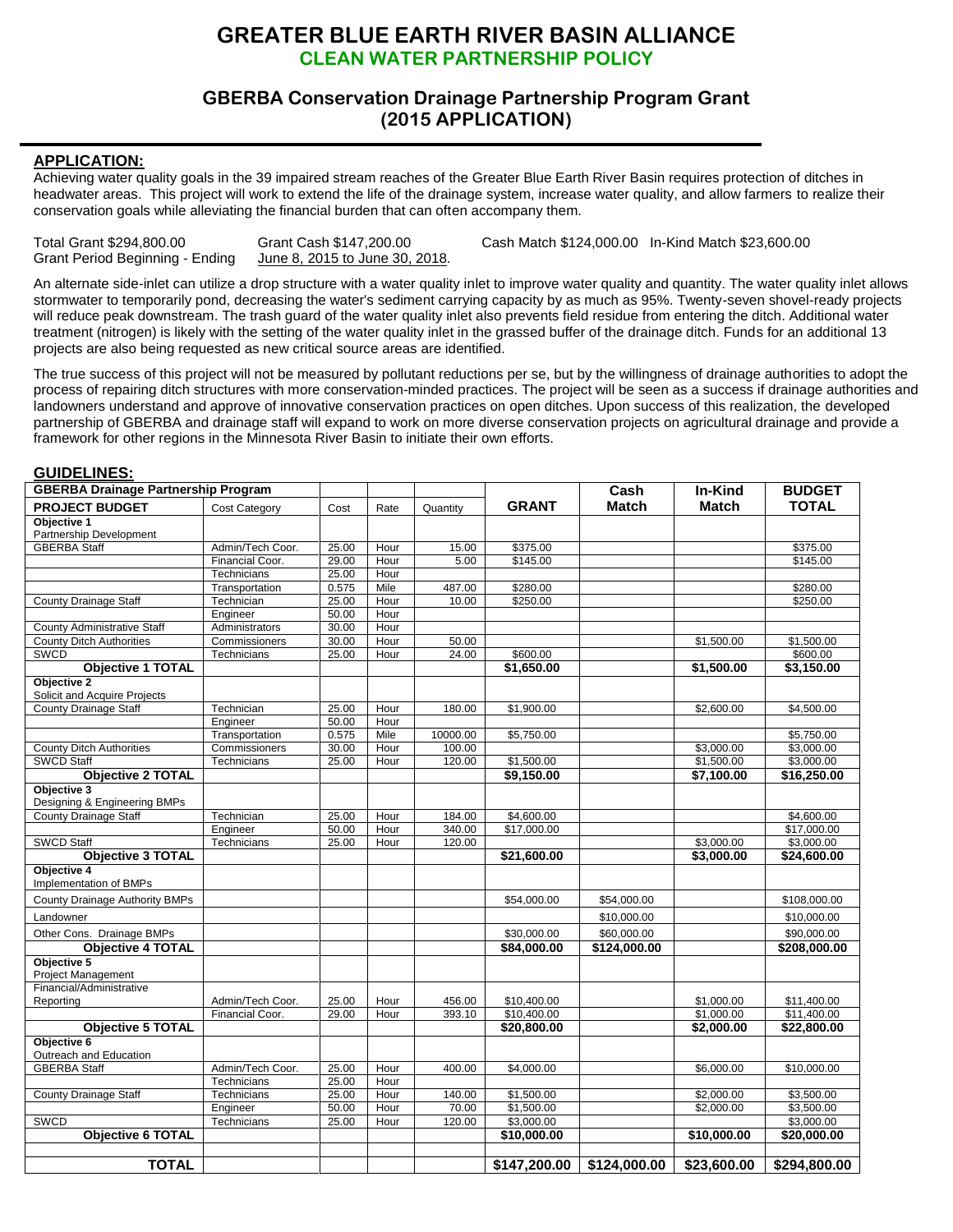**Objective 1**: Develop strategies between GBERBA and local county drainage authorities/staff to expeditiously implement conservation on county and judicial drainage systems.

**Task A**: Schedule and attend formal and informal business and informational meetings with GBERBA partners **Subtask 1:** Create and maintain an open dialogue between respective parties. for a mutual understanding of drainage law, structure of drainage authorities and implementation and delivery of conservation

practices at the county level.

**Subtask 2:** GBERBA staff and drainage staff shall reciprocate attendance at respective party meetings*.*

**Responsible Parties**: Local County Drainage Authorities, Local Drainage Staff, GBERBA Coordinators, GBERBA/SWCD Staff, and Drainage Engineers

**Task B:** Develop program policies to implement the BMPs on local ditch systems.

**Subtask 1:** Maintain a clear understanding of the needs and requirements of all parties involved to develop a program policy that allows for successful BMP implementation on drainage systems.

**Subtask 2:** Identify a process for establishing criteria for priority project areas.

**Responsible Parties**: GBERBA Coordinators, Local Drainage Staff, Local Drainage Authorities, and GBERBA/SWCD Staff **Task C:** Develop informational materials outlining the developed program policies to disseminate to local partners.

**Responsible Parties**: GBERBA Coordinators, GBERBA Technicians, and Local Drainage Staff

**Task D:** Develop a project contract.

**Subtask 1:** Outline the process of encumbering funds for projects

**Subtask 2:** Outline the process of disbursing cost-share funds

**Responsible Parties**: GBERBA Coordinators, Local Drainage Staff, Local Drainage Authorities

**Objective 1 Deliverables:** Program policy, informational handouts, partnership agreement document*,* cost-share contract document

| <b>Objective 1 Timeline:</b> | <b>August 2015 to June 2018</b> |
|------------------------------|---------------------------------|
| <b>Objective 1 Cost:</b>     | Grant: \$1,650.00               |
|                              | In-Kind: \$1.500.00             |
|                              | Total: \$3.150.00               |

**Objective 2**: Solicit and acquire projects that fit the policy developed in Objective 1.

**Task A**: Prioritize projects based on need and water quality benefit

**Responsible Parties**: Local Drainage Staff, GBERBA/SWCD Staff, Drainage Engineers

**Task B:** Approve identified priority projects for funding

**Subtask 1:** Drainage Authority reviews and approves prioritized projects for funding

**Subtask 2:** GBERBA Technical committee reviews and recommends projects for funding.

**Subtask 3:** GBERBA Policy board reviews the Technical committee recommendation and approves projects for funding.

**Responsible Parties**: Local Drainage Staff, Local Drainage Authorities, GBERBA Members/Staff, GBERBA coordinators. **Objective 2 Deliverables:** 25-35 prioritized project locations, with pictures, maps, and project estimates.

|                                                                                                                                                                                                                                                           | <b>Objective 2 Timeline:</b><br><b>Objective 2 Cost:</b> | March 2016 to December 2017<br>Grant: \$9,150.00<br>In-Kind: \$7,100.00<br>\$16,250.00<br>Total:  |
|-----------------------------------------------------------------------------------------------------------------------------------------------------------------------------------------------------------------------------------------------------------|----------------------------------------------------------|---------------------------------------------------------------------------------------------------|
| <b>Objective 3: Design and engineer best management practices</b>                                                                                                                                                                                         |                                                          |                                                                                                   |
| Task A: Adapt existing BMP designs to engineer practices to meet program goals<br><b>Subtask 1:</b> Work to develop a "cookie-cutter" design that can be implemented in a wide-variety of areas and<br>situations.                                        |                                                          |                                                                                                   |
| Subtask 2: Take into account landowner needs when designing the placement of the practice.                                                                                                                                                                |                                                          |                                                                                                   |
| Responsible Party: Drainage Engineers, Drainage Staff, Technical Service Providers, SWCD Staff                                                                                                                                                            |                                                          |                                                                                                   |
| Objective 3 Deliverables: Alternative side-inlet design criteria                                                                                                                                                                                          |                                                          |                                                                                                   |
|                                                                                                                                                                                                                                                           | <b>Objective 3 Timeline:</b><br><b>Objective 3 Cost:</b> | April 2016 to December 2017<br>Grant: \$21,600.00<br>In-Kind: \$3,000.00<br>\$24,600.00<br>Total: |
| <b>Objective 4: Implement conservation drainage BMP installation</b>                                                                                                                                                                                      |                                                          |                                                                                                   |
| Task A: Construct conservation drainage projects according to design specifications<br>Subtask 1: A certified Technical Service Provider will certify that the completed project was done to approved<br>specifications and submit an as-built as needed. |                                                          |                                                                                                   |
| Responsible Parties: Drainage staff, Local Contractors, Drainage Engineers                                                                                                                                                                                |                                                          |                                                                                                   |
| <b>Task B:</b> Certification of completed drainage projects to design specifications                                                                                                                                                                      |                                                          |                                                                                                   |
| <b>Subtask 1:</b> A certified Technical Service Provider will certify that the completed project was done to approved<br>specifications and submit an as-built as needed.                                                                                 |                                                          |                                                                                                   |
| Responsible Parties: Drainage Engineers, Technical Service Providers                                                                                                                                                                                      |                                                          |                                                                                                   |
| Task C: Approve payment for practice based on pre-determined cost-share rate                                                                                                                                                                              |                                                          |                                                                                                   |
| <b>Subtask 1:</b> Local Drainage Authority reviews and approves payment                                                                                                                                                                                   |                                                          |                                                                                                   |
| Subtask 2: GBERBA Technical committee reviews and recommends payment to GBERBA Policy Board                                                                                                                                                               |                                                          |                                                                                                   |
| <b>Subtask 3: GBERBA Policy Board reviews and approves payment</b>                                                                                                                                                                                        |                                                          |                                                                                                   |
| Responsible Parties: Local Drainage Authorities, GBERBA Technical Committee, Policy Board, and Staff<br><b>Objective 4 Deliverables: 25-35 practices installed</b>                                                                                        |                                                          |                                                                                                   |

**Objective 4 Timeline: May 2016 to April 2018 Objective 4 Cost: Grant: \$84,000.00 Local Cash Match: \$64,000.00 Federal Cash Match: \$60,000.00 In-Kind: \$0.00 Total: \$208,000.00**